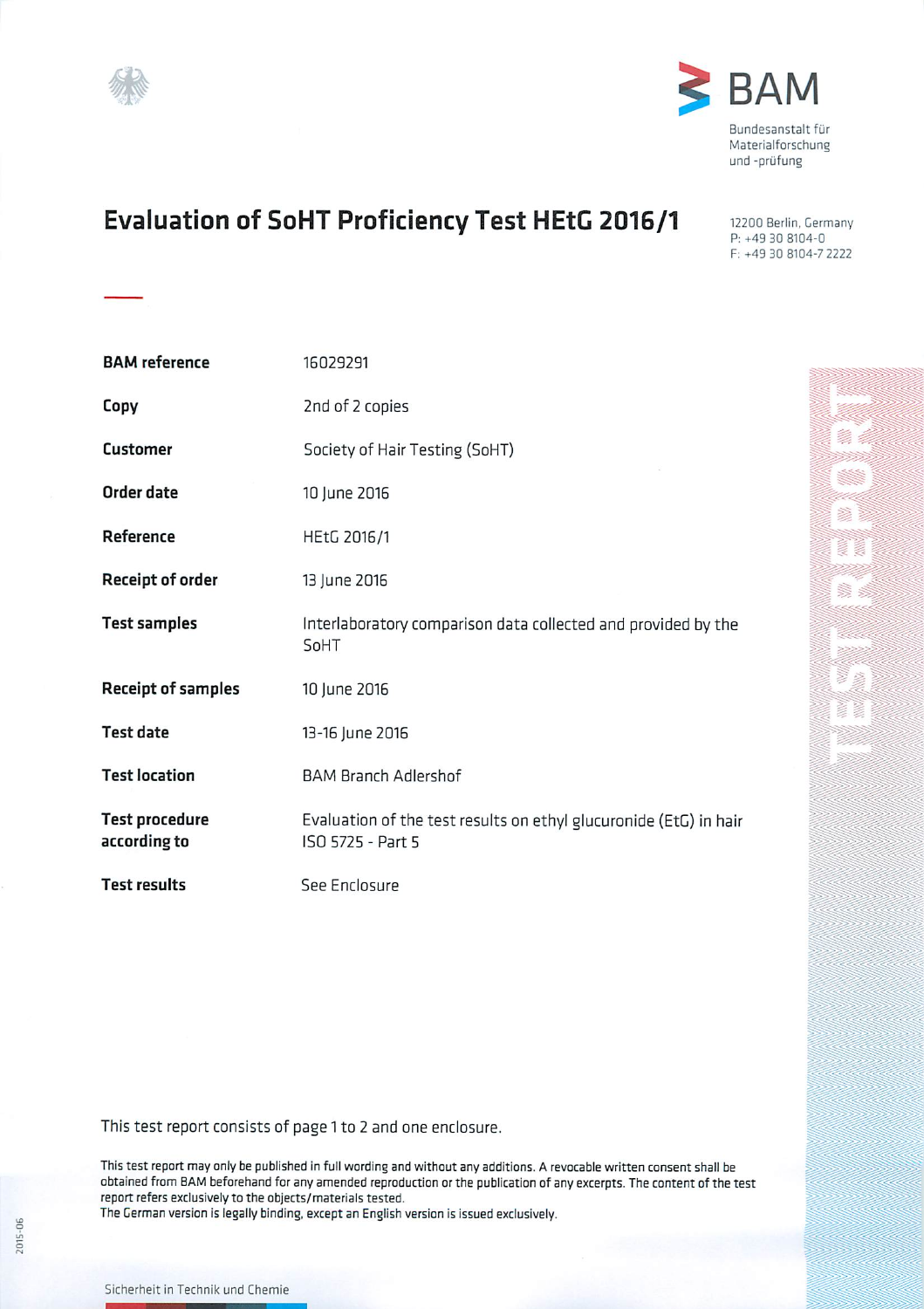#### **Opinions and interpretations**

The relative reproducibility standard deviation of 31.8% observed in case of sample A from all laboratory means is close to the value predicted by the *Horwitz* equation (27.2%). This is probably due to the fact that the EtG content (mean: 29.3 pg/mg) is close to the cut-off set for alcohol consumption assessment by the SoHT and laboratories have adjusted their analytical procedures (extraction, calibration) to this concentration range. In cases of samples B and C the mean EtG contents are still in the SoHT cut.off range but lower than in case of sample A and it appears that this led to a slightly increased interlaboratory scatter and thus to relative reproducibility standard deviations differing somewhat more from the prediction by the *Horwitz* equation.

The table reveals that pulverisation led to higher means among laboratories using pulverisation of the hair in case of samples A and C. Though sample B appears to display the opposite this is obviously due to two extremely high results from laboratories 5 and 6. These participants did not pulverise the hair samples and their outlying results obviously increased the mean for the non-pulveriser group inappropriately (see enclose, pages 5,and 8) even though the robust evaluation procedure (ISO 5725-5) reduces such effects.

| Pulverisation | Sample             | Mean<br>(pg/mg) | Reproducibility<br>standard deviation<br>(pg/mg) | Rel. reproducibility<br>standard deviation<br>(%) |
|---------------|--------------------|-----------------|--------------------------------------------------|---------------------------------------------------|
| Yes           | <b>HEtG 16/1-A</b> | 32.793          | 6.797                                            | 20.73                                             |
| No            | <b>HEtG 16/1-A</b> | 23.654          | 9.863                                            | 41.70                                             |
| Yes           | <b>HEtG 16/1-B</b> | 15.190          | 3.788                                            | 24.94                                             |
| No            | <b>HEtG 16/1-B</b> | 21.460          | 21.718                                           | 101.20                                            |
| Yes           | <b>HEtG 16/1-C</b> | 21.986          | 5.946                                            | 27.05                                             |
| No            | <b>HEtG 16/1-C</b> | 14.363          | 6.823                                            | 47.50                                             |

# Bundesanstalt für Materialforschung und -prüfung (BAM) **12200 Berlin**

13. Juli 2016

**BAM-1.2** 

By order

True Nells

Prof. Dr. Irene Nehls **Head of Division** 

**Enclosure** 

By order

Alcuel Tech

Dr. Roland Becker **Technical Administrator**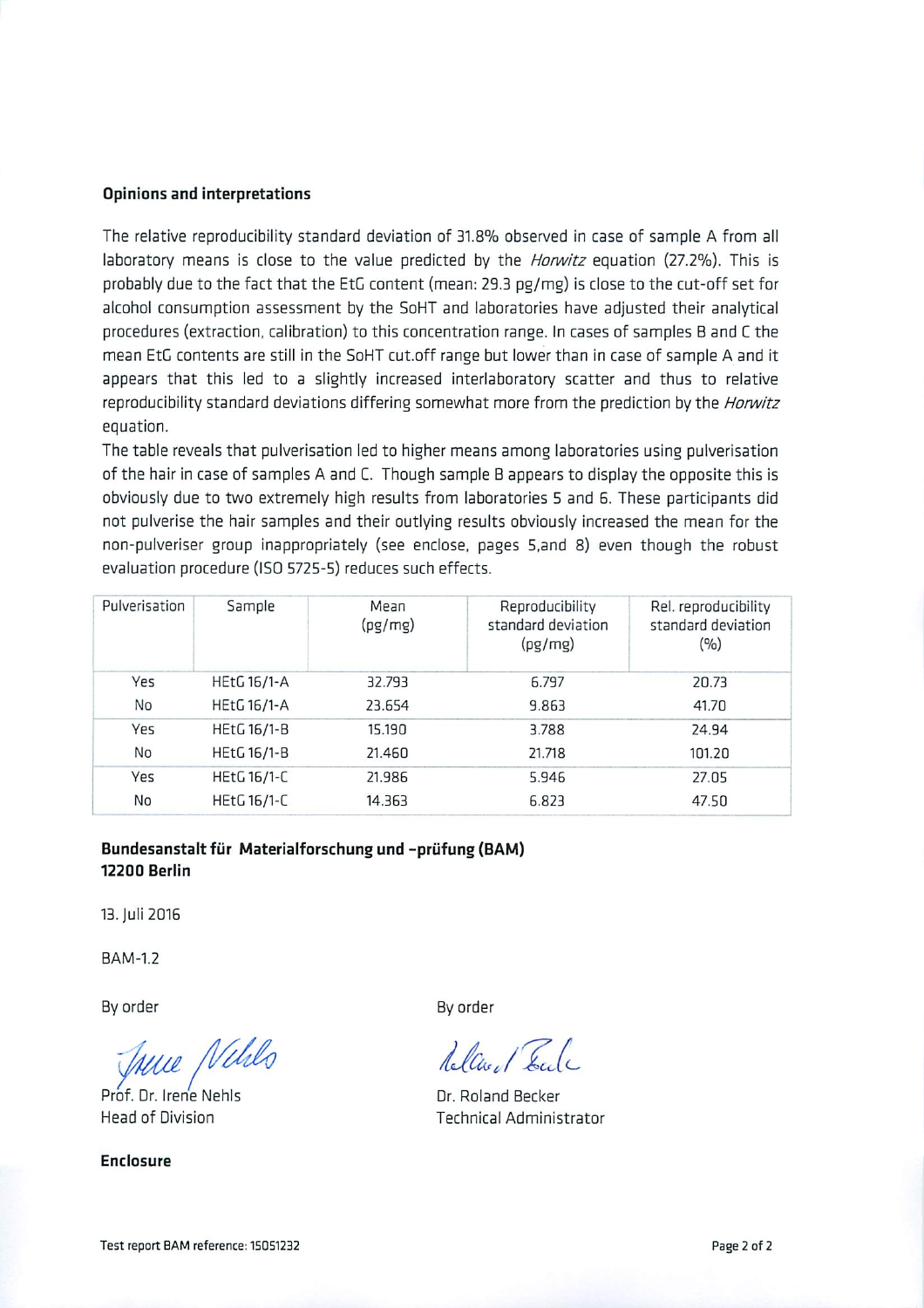# Enclosure

Table 1 contains the individual laboratory results for hair samples A, B, and C as received from the SoHT along with the z-scores as basis for proficiency assessment. They were derived using the mean of all laboratory results according to ISO 5725 (part 5) and the target standard deviation taken from the *Horwitz* model as agreed upon with the SoHT.

Table 2 contains the individual laboratory results for hair samples A, B, and C as received from the SoHT along with the z-scores as basis for proficiency assessment. Alternatively, they were derived using the mean of those laboratory results which were obtained after hair pulverisation. The target standard deviation was taken from the *Horwitz* model as agreed upon with the SoHT.

The evaluation was done using the PROLab Plus software (quoData, Dresden, Germany).

Pages 4-9 depict the respective result presentations along with the provided information on respective sample preparation and instrumental procedures.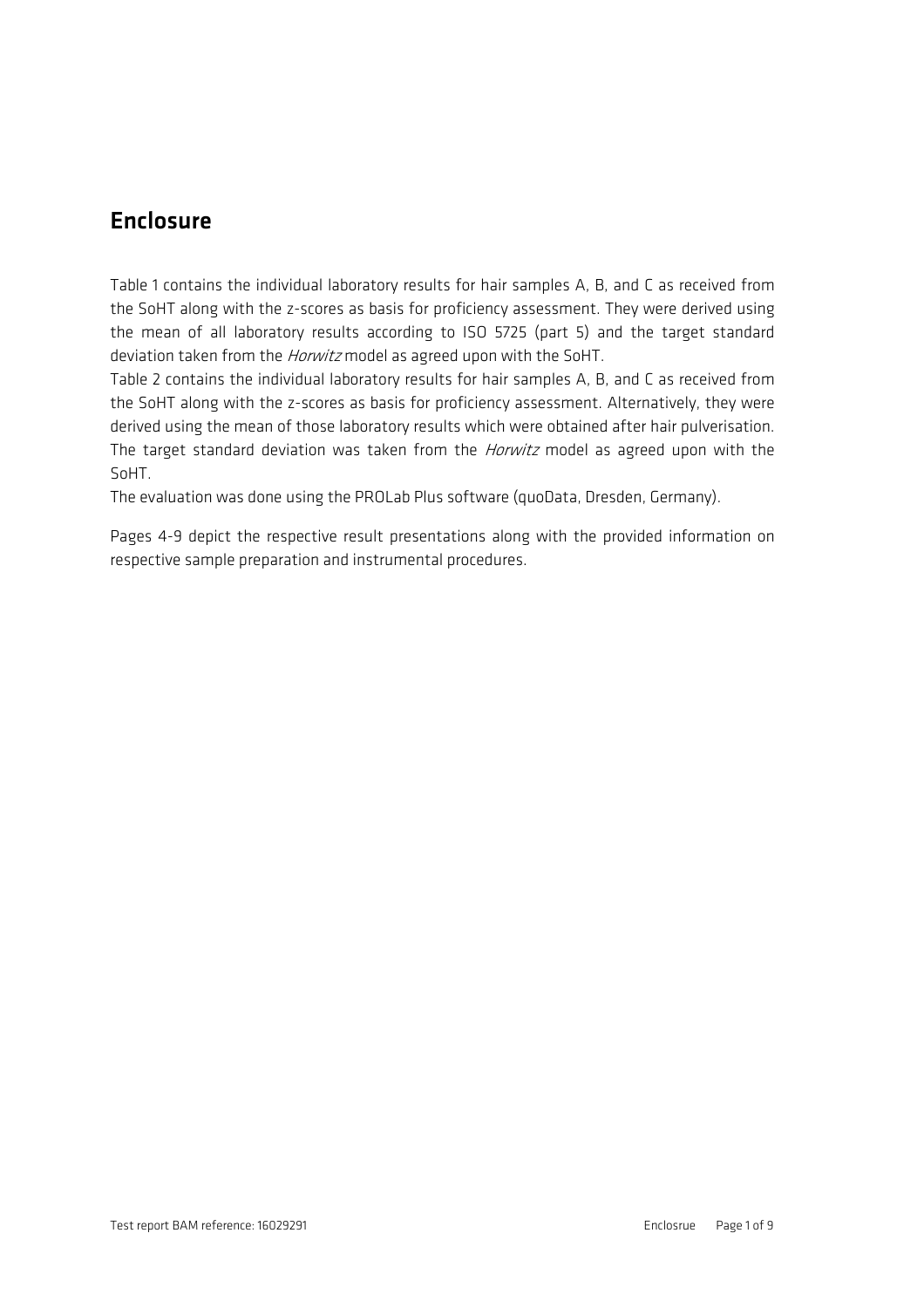| Proficiency assessment based on the mean of ALL participants |                        |          |                        |          |                        |          |
|--------------------------------------------------------------|------------------------|----------|------------------------|----------|------------------------|----------|
|                                                              | <b>HEtG 16/1-A</b>     |          | <b>HEtG 16/1-B</b>     |          | <b>HEtG 16/1-C</b>     |          |
| Laboratory                                                   | EtG content<br>(pg/mg) | Z score  | EtG content<br>(pg/mg) | Z score  | EtG content<br>(pg/mg) | Z score  |
| $\mathbf{2}$                                                 | 20.000                 | $-1.168$ | 11.000                 | $-0.850$ | 12.000                 | $-1.281$ |
| 3                                                            | 21.000                 | $-1.043$ |                        |          | 11.000                 | $-1.462$ |
| $\overline{\mathcal{L}}$                                     | 31.500                 | 0.273    | 14.000                 | $-0.178$ | 21.000                 | 0.342    |
| 5                                                            | < 7.000                |          | 73.000                 | 13.046   | 38.900                 | 3.571    |
| 6                                                            | 27.500                 | $-0.228$ | 126.500                | 25.037   | 20.100                 | 0.180    |
| 7                                                            | 24.000                 | $-0.667$ | 11.000                 | $-0.850$ | 12.000                 | $-1.281$ |
| 9                                                            | 37.000                 | 0.963    | 16.000                 | 0.271    | 17.000                 | $-0.379$ |
| 10                                                           | 34.000                 | 0.586    | 15.000                 | 0.046    | 24.000                 | 0.883    |
| $11\,$                                                       | 23.200                 | $-0.767$ |                        |          |                        |          |
| 12                                                           | 20.000                 | $-1.168$ | 9.000                  | $-1.298$ | 11.000                 | $-1.462$ |
| 13                                                           | 38.600                 | 1.163    | 18.000                 | 0.719    | 27.500                 | 1.514    |
| 14                                                           | 36.000                 | 0.837    | 14.000                 | $-0.178$ | 23.000                 | 0.703    |
| 16                                                           | 31.700                 | 0.298    | 13.400                 | $-0.312$ | 21.300                 | 0.396    |
| $17\,$                                                       | 22.800                 | $-0.817$ | 10.400                 | $-0.985$ | 16.400                 | $-0.488$ |
| 19                                                           | 26.300                 | $-0.379$ | 13.400                 | $-0.312$ | 12.300                 | $-1.227$ |
| $20\,$                                                       | 28.000                 | $-0.166$ | 15.000                 | 0.046    | 19.000                 | $-0.019$ |
| 21                                                           | 6.300                  | $-2.885$ |                        |          |                        |          |
| $22\,$                                                       | 32.000                 | 0.336    | 17.500                 | 0.607    | 24.000                 | 0.883    |
| 23                                                           | 23.400                 | $-0.742$ | 6.800                  | $-1.791$ | 9.500                  | $-1.732$ |
| 24                                                           | 45.000                 | 1.965    | 22.000                 | 1.615    | 33.500                 | 2.597    |
| 25                                                           | 29.900                 | 0.073    | 11.200                 | $-0.805$ | 18.400                 | $-0.127$ |
| $26\,$                                                       | 27.300                 | $-0.253$ | 11.400                 | $-0.760$ | 15.200                 | $-0.704$ |
| $27\,$                                                       | 46.400                 | 2.141    | 36.200                 | 4.798    | 14.000                 | $-0.921$ |
| 29                                                           | 39.200                 | 1.238    | 14.700                 | $-0.021$ | 24.700                 | 1.009    |
| $30\,$                                                       | 40.800                 | 1.439    | 21.200                 | 1.436    | 29.500                 | 1.875    |
| 31                                                           | 38.700                 | 1.176    | 18.600                 | 0.853    | 27.100                 | 1.442    |
| 32                                                           | 12.700                 | $-2.083$ | 7.500                  | $-1.635$ | 6.700                  | $-2.237$ |
| 33                                                           | 30.800                 | 0.185    | 15.800                 | 0.226    | 24.400                 | 0.955    |
| 34                                                           | 20.000                 | $-1.168$ | 8.000                  | $-1.522$ | 12.200                 | $-1.245$ |

|                                                      | HEtG $16/1-A$ | HEtG $16/1-B$ | HEtG $16/1$ -C |
|------------------------------------------------------|---------------|---------------|----------------|
| No. of participants (according to design)            | 32            | 32            | 32             |
| No. of laboratories that submitted results           | 29            | 26            | 27             |
| Assigned value                                       | 29.321        | 14.793        | 19.104         |
| Target s.d. (classical Horwitz)                      | 7.978         | 4.462         | 5.544          |
| Relative classical Horwitz s.d.                      | 27.21 %       | 30.16 %       | 29.02 %        |
| Lower limit of tolerance ( $ Z \text{ score}  = 2$ ) | 13.364        | 5.869         | 8.015          |
| Upper limit of tolerance ( $ Z \text{ score}  = 2$ ) | 45.277        | 23.716        | 30.193         |
| Mean (ISO 5725-5)                                    | 29.321        | 14.793        | 19.104         |
| Standard error $u_x$ of the mean                     | 1.760         | 1.104         | 1.526          |
| Reproducibility s.d. (ISO 5725-5)                    | 9.313         | 5.629         | 7.927          |
| Rel. reproducibility s.d. (ISO 5725-5)               | 31.76 %       | 38.05 %       | 41.50 %        |
| Lower confidence limit of the mean                   | 25.801        | 12.585        | 16.053         |
| Upper confidence limit of the mean                   | 32.841        | 17.000        | 22.155         |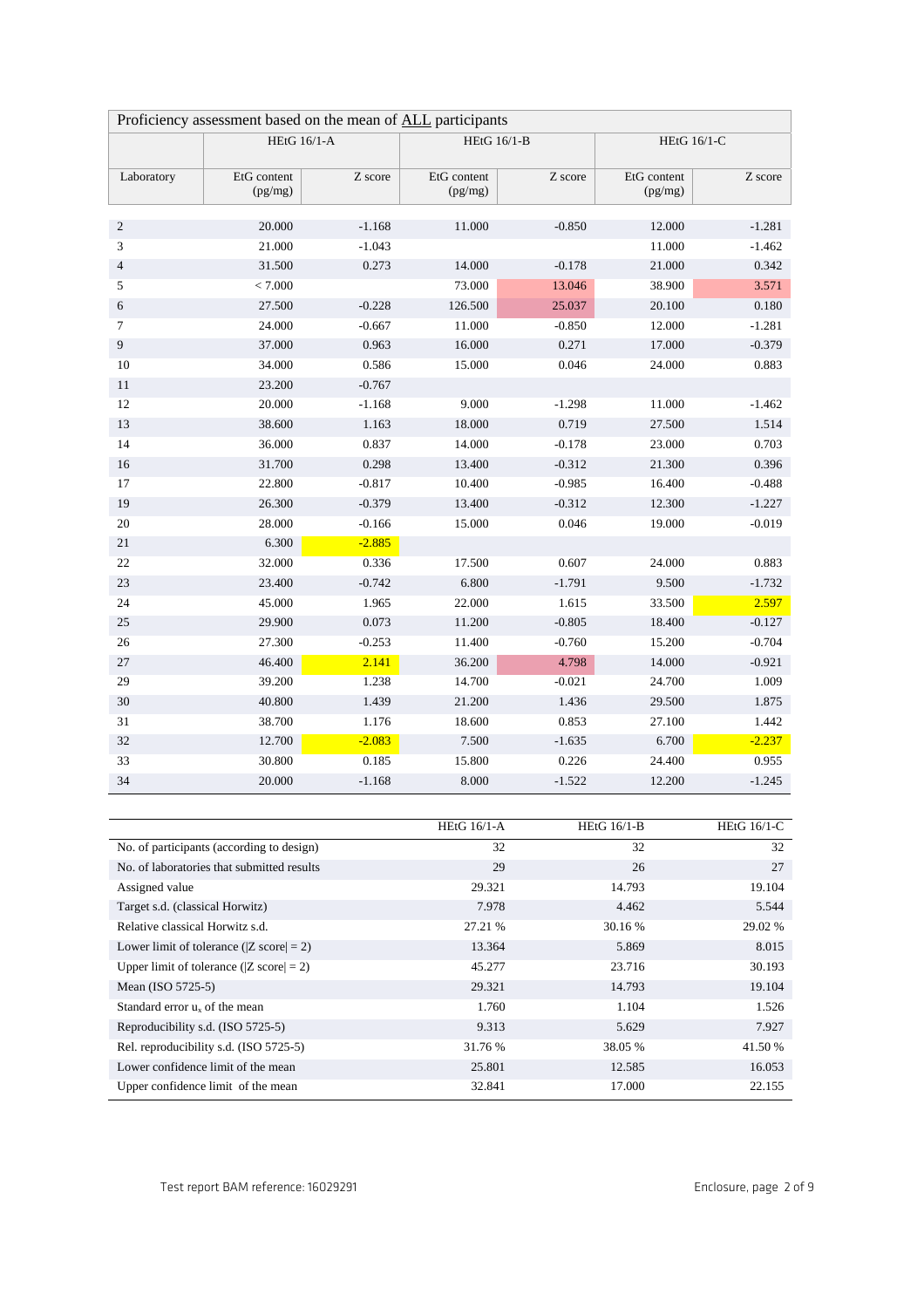| Proficiency assessment based on the mean of laboratories which reported pulverisation |                        |          |                        |                        |                    |                        |
|---------------------------------------------------------------------------------------|------------------------|----------|------------------------|------------------------|--------------------|------------------------|
|                                                                                       | <b>HEtG 16/1-A</b>     |          | <b>HEtG 16/1-B</b>     |                        | <b>HEtG 16/1-C</b> |                        |
| Laboratory                                                                            | EtG content<br>(pg/mg) | Z score  | EtG content<br>(pg/mg) | EtG content<br>(pg/mg) | Z score            | EtG content<br>(pg/mg) |
| $\boldsymbol{2}$                                                                      | 20.000                 | $-1.458$ | 11.000                 | $-0.918$               | 12.000             | $-1.598$               |
| 3                                                                                     | 21.000                 | $-1.344$ |                        |                        | 11.000             | $-1.759$               |
| $\overline{\mathcal{L}}$                                                              | 31.500                 | $-0.147$ | 14.000                 | $-0.261$               | 21.000             | $-0.158$               |
| 5                                                                                     | < 7.000                |          | 73.000                 | 12.669                 | 38.900             | 2.707                  |
| 6                                                                                     | 27.500                 | $-0.603$ | 126.500                | 24.393                 | 20.100             | $-0.302$               |
| 7                                                                                     | 24.000                 | $-1.002$ | 11.000                 | $-0.918$               | 12.000             | $-1.598$               |
| 9                                                                                     | 37.000                 | 0.479    | 16.000                 | 0.178                  | 17.000             | $-0.798$               |
| 10                                                                                    | 34.000                 | 0.138    | 15.000                 | $-0.042$               | 24.000             | 0.322                  |
| 11                                                                                    | 23.200                 | $-1.093$ |                        |                        |                    |                        |
| 12                                                                                    | 20.000                 | $-1.458$ | 9.000                  | $-1.356$               | 11.000             | $-1.759$               |
| 13                                                                                    | 38.600                 | 0.662    | 18.000                 | 0.616                  | 27.500             | 0.883                  |
| 14                                                                                    | 36.000                 | 0.366    | 14.000                 | $-0.261$               | 23.000             | 0.162                  |
| 16                                                                                    | 31.700                 | $-0.125$ | 13.400                 | $-0.392$               | 21.300             | $-0.110$               |
| 17                                                                                    | 22.800                 | $-1.139$ | 10.400                 | $-1.050$               | 16.400             | $-0.894$               |
| 19                                                                                    | 26.300                 | $-0.740$ | 13.400                 | $-0.392$               | 12.300             | $-1.550$               |
| $20\,$                                                                                | 28.000                 | $-0.546$ | 15.000                 | $-0.042$               | 19.000             | $-0.478$               |
| 21                                                                                    | 6.300                  | $-3.020$ |                        |                        |                    |                        |
| $22\,$                                                                                | 32.000                 | $-0.090$ | 17.500                 | 0.506                  | 24.000             | 0.322                  |
| 23                                                                                    | 23.400                 | $-1.071$ | 6.800                  | $-1.839$               | 9.500              | $-1.999$               |
| 24                                                                                    | 45.000                 | 1.391    | 22.000                 | 1.492                  | 33.500             | 1.843                  |
| $25\,$                                                                                | 29.900                 | $-0.330$ | 11.200                 | $-0.874$               | 18.400             | $-0.574$               |
| 26                                                                                    | 27.300                 | $-0.626$ | 11.400                 | $-0.831$               | 15.200             | $-1.086$               |
| $27\,$                                                                                | 46.400                 | 1.551    | 36.200                 | 4.604                  | 14.000             | $-1.278$               |
| 29                                                                                    | 39.200                 | 0.730    | 14.700                 | $-0.107$               | 24.700             | 0.434                  |
| 30                                                                                    | 40.800                 | 0.913    | 21.200                 | 1.317                  | 29.500             | 1.203                  |
| 31                                                                                    | 38.700                 | 0.673    | 18.600                 | 0.747                  | 27.100             | 0.819                  |
| 32                                                                                    | 12.700                 | $-2.290$ | 7.500                  | $-1.685$               | 6.700              | $-2.447$               |
| 33                                                                                    | 30.800                 | $-0.227$ | 15.800                 | 0.134                  | 24.400             | 0.386                  |
| 34                                                                                    | 20.000                 | $-1.458$ | 8.000                  | $-1.576$               | 12.200             | $-1.566$               |

|                                                      | HEtG $16/1-A$ | HEtG $16/1-B$ | HEtG $16/1$ -C |
|------------------------------------------------------|---------------|---------------|----------------|
| No. of participants (according to design)            | 32            | 32            | 32             |
| No. of laboratories that submitted results           | 29            | 26            | 27             |
| Assigned value $(=$ reference value)                 | 32.793        | 15.190        | 21.986         |
| Reference value (pulverisation only)                 | 32.793        | 15.190        | 21.986         |
| Target s.d. (classical Horwitz)                      | 8.774         | 4.563         | 6.247          |
| Absolute classical Horwitz s.d.                      | 8.774         | 4.563         | 6.247          |
| Relative classical Horwitz s.d.                      | 26.76 %       | 30.04 %       | 28.41 %        |
| Lower limit of tolerance ( $ Z \text{ score}  = 2$ ) | 15.245        | 6.064         | 9.491          |
| Upper limit of tolerance ( $ Z \text{ score}  = 2$ ) | 50.341        | 24.316        | 34.481         |
| Mean (all results, ISO 5725-5)                       | 29.321        | 14.793        | 19.104         |
| Standard error $u_x$ of the mean                     | 1.760         | 1.104         | 1.526          |
| Reproducibility s.d. (all results, ISO 5725-5)       | 9.313         | 5.629         | 7.927          |
| Rel. reproducibility s.d. (ISO 5725-5)               | 31.76 %       | 38.05 %       | 41.50 %        |
| Lower confidence limit of the mean                   | 25.801        | 12.585        | 16.053         |
| Upper confidence limit of the mean                   | 32.841        | 17.000        | 22.155         |

Test report BAM reference: 16029291 entitled and the state of the state of the Enclosure, page 3 of 9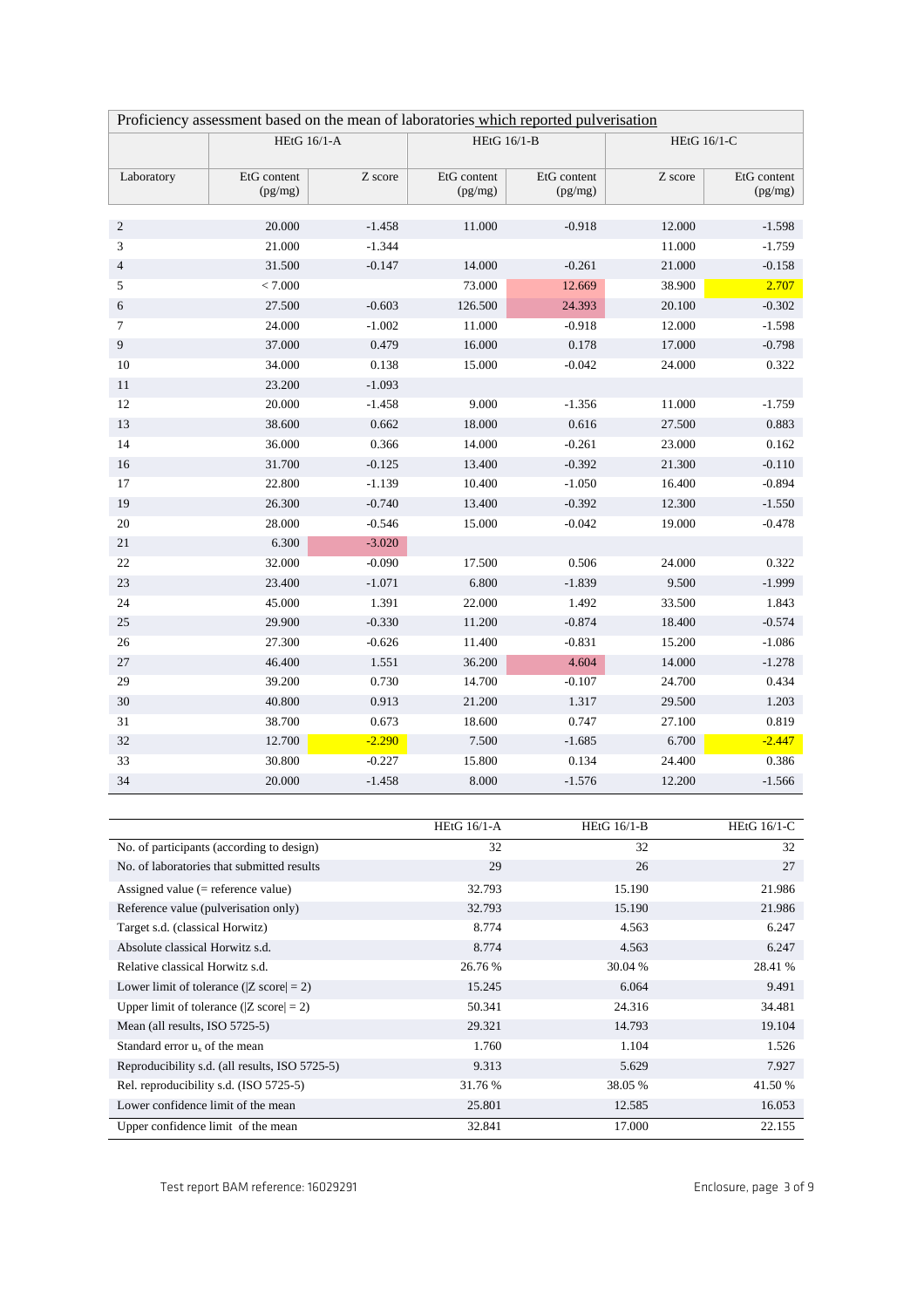# Assigned value for proficiency assessment: Mean of all participants

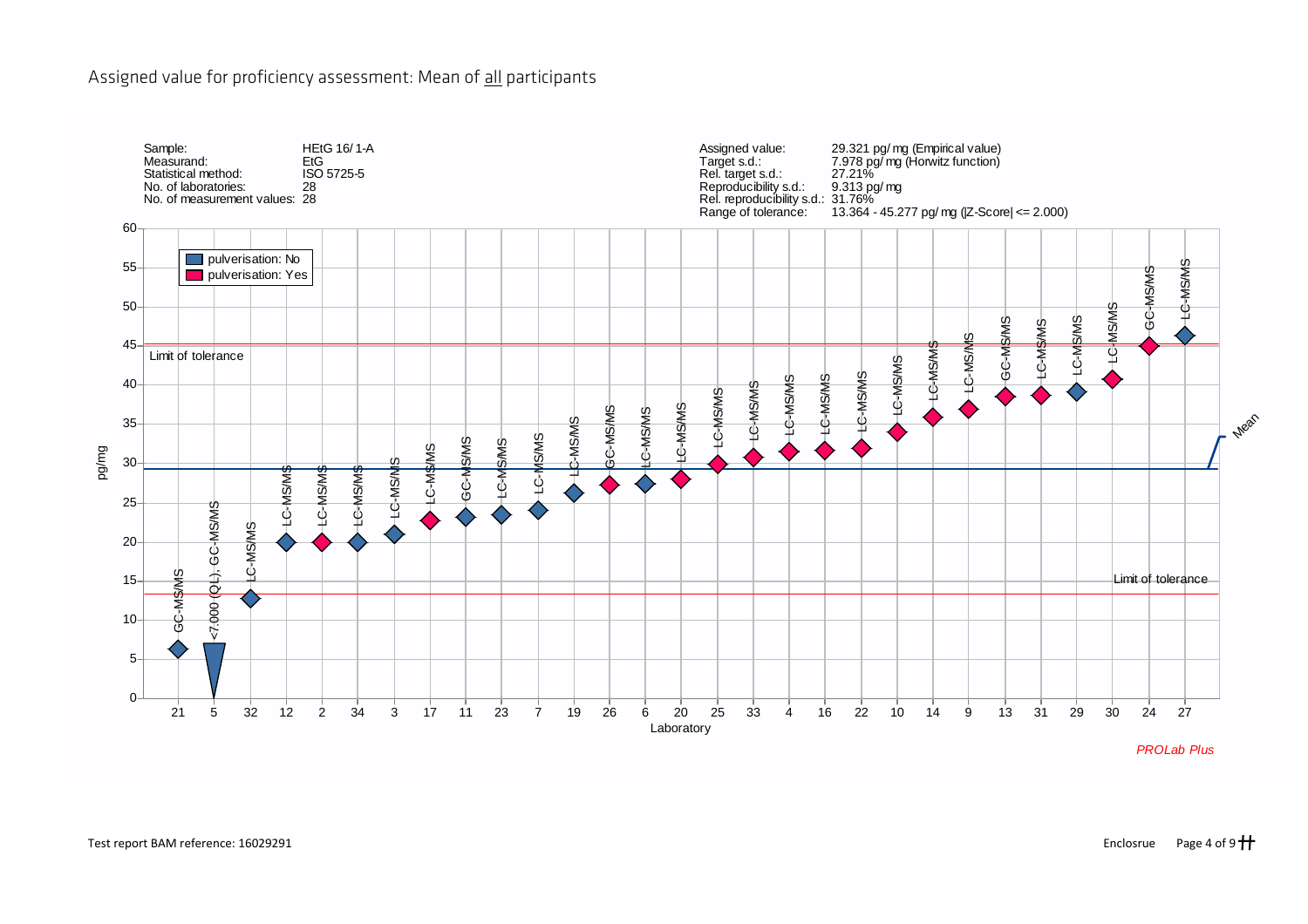# Assigned value for proficiency assessment: Mean of all participants

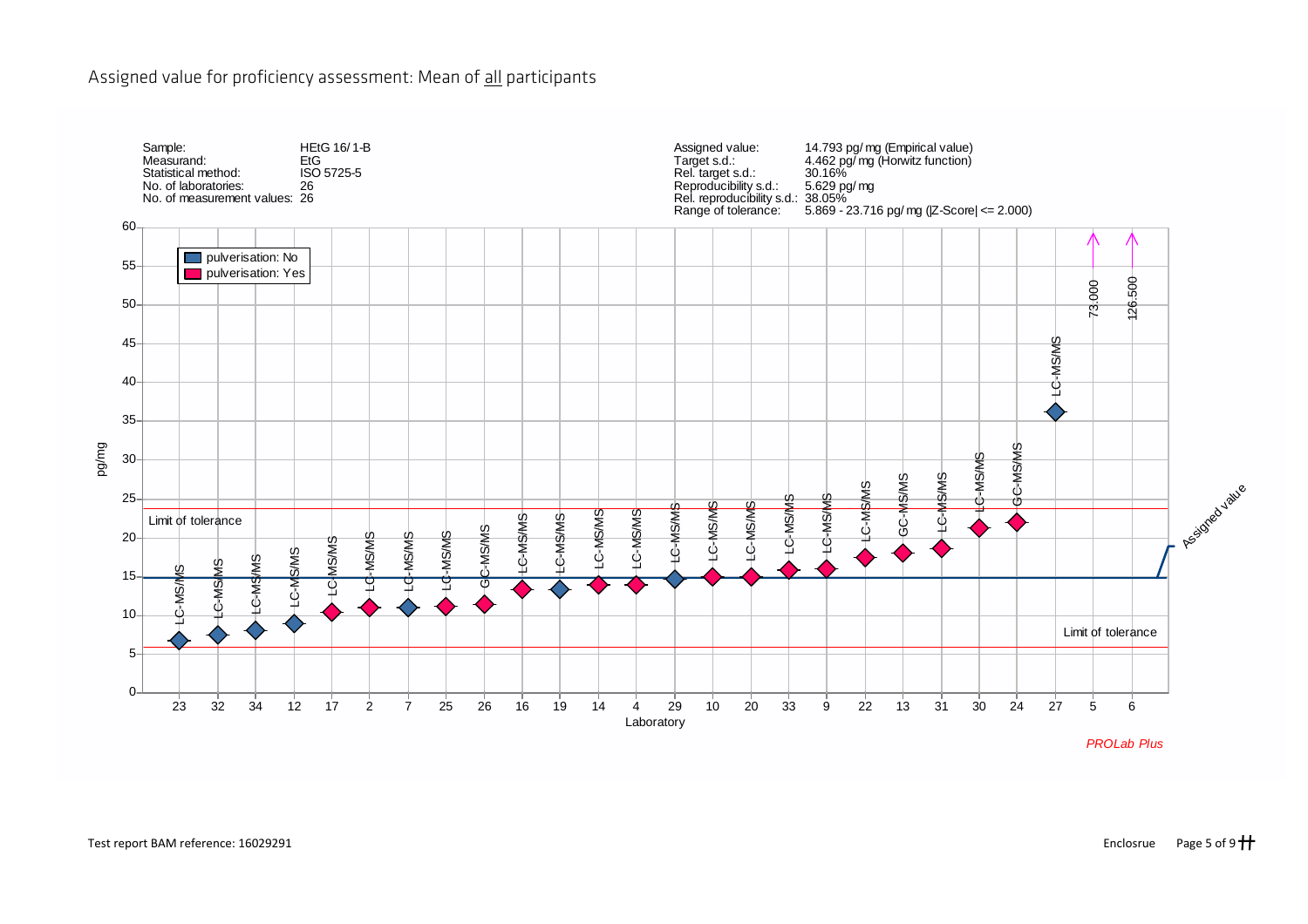# Assigned value for proficiency assessment: Mean of all participants

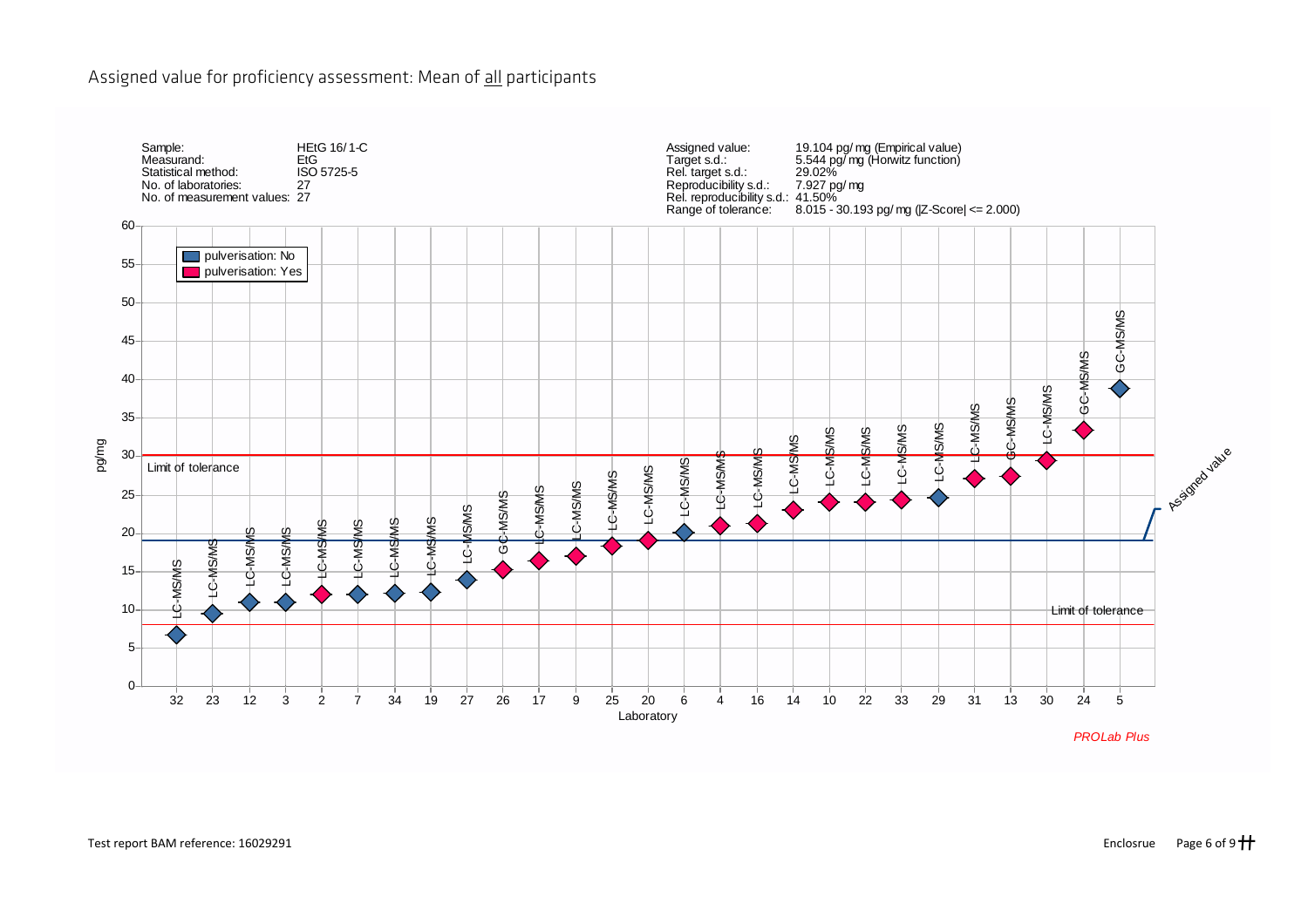# Assigned value for proficiency assessment: Mean of participants which applied hair pulverisation

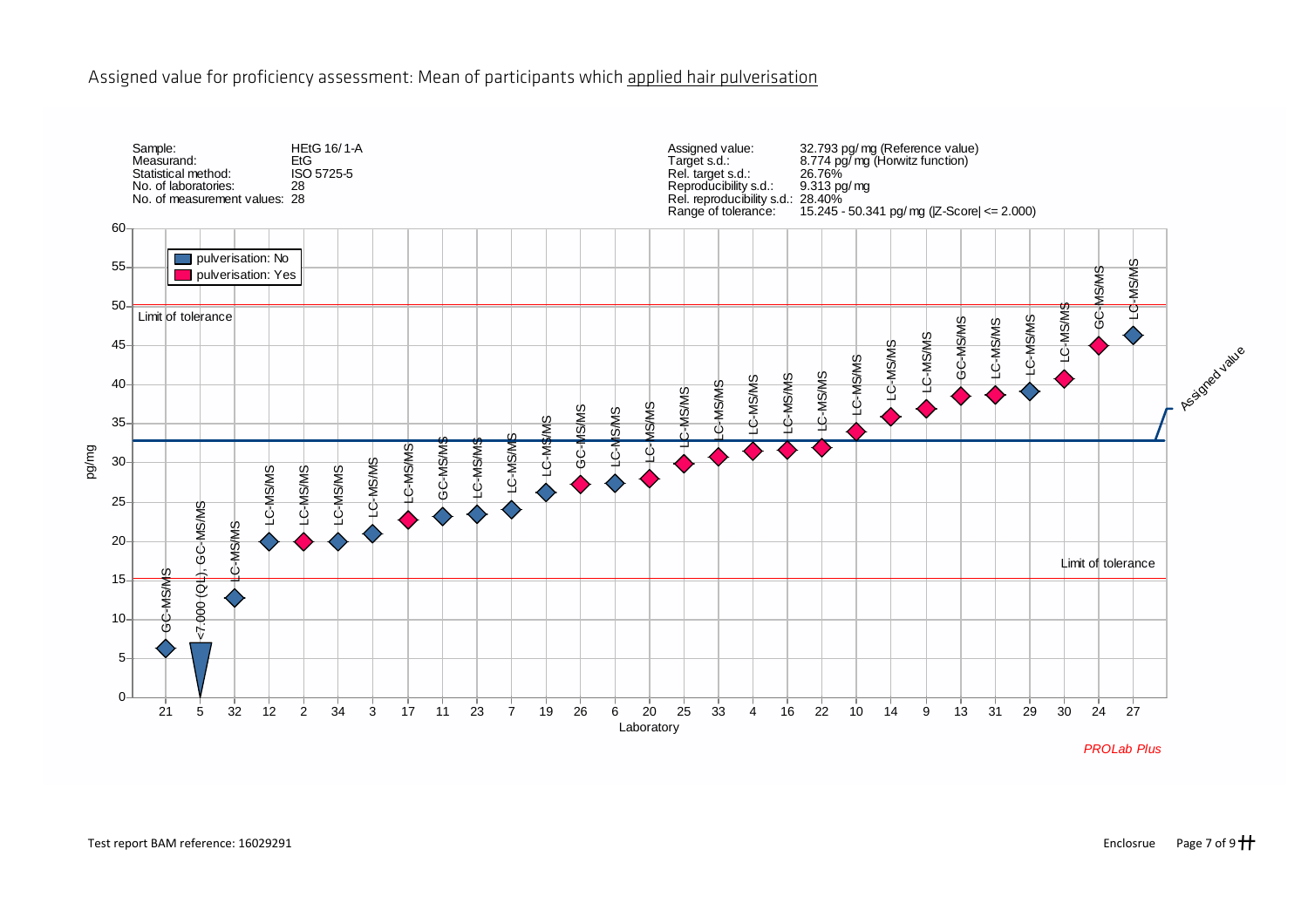# Assigned value for proficiency assessment: Mean of participants which applied hair pulverisation